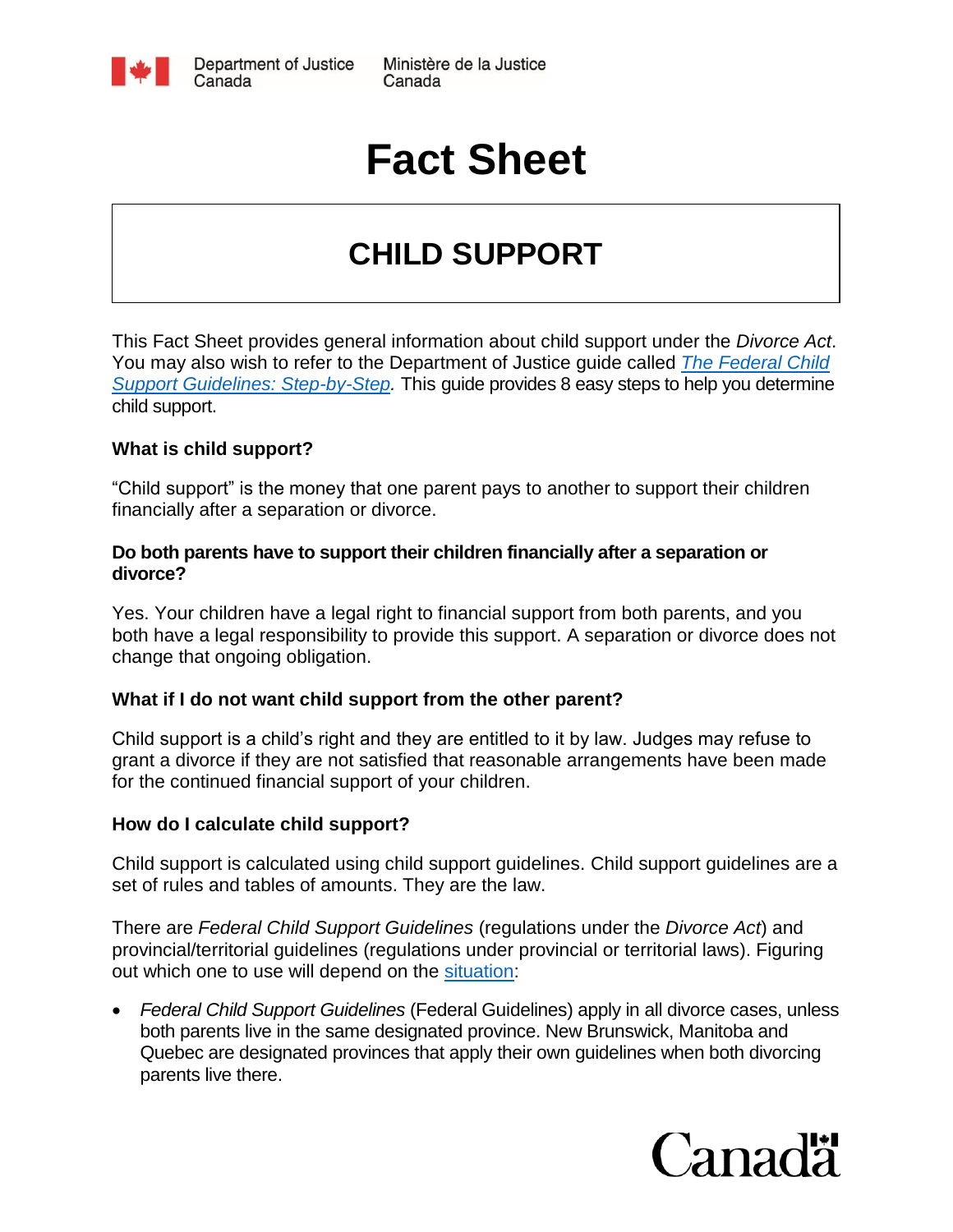• Provincial or territorial guidelines apply when the parents were never married to each other and when married parents separate but do not divorce.

#### **What is the difference between Federal Guidelines and provincial/territorial guidelines?**

All [provinces and territories](http://www.justice.gc.ca/eng/fl-df/pt-tp/index.html) have child support guidelines that are a lot like the Federal Guidelines, except for Quebec which has its own child support model. The rules may be a little different in some jurisdictions but all of them, except for Quebec, use the federal tables, so the basic amounts are the same.

#### **If the other parent and I decide to make our own child support arrangements, do we have to use the applicable child support guidelines?**

Child support guidelines are the law for establishing child support amounts. As parents, you may both decide that another amount of child support—higher or lower—is better for you and your children. But, if you ask a judge to decide, he or she will set the child support amount according to the guidelines, unless there are *special provisions* which benefit a child.

For example, if one parent transfers his or her interest in an asset such as the family home or a vehicle to the other parent without compensation, it may benefit the child directly or indirectly. Parents may wish to take such special provisions into consideration when deciding on a child support amount.

#### **When does child support end?**

If you already have a child support order or a written agreement, it may indicate when child support will end. For example, your support order or agreement might say that support will stop only when a child reaches a certain age. If your child support order or agreement does not say when support ends, then the requirement to pay child support continues until the order is changed by a court or until you and the other parent change your agreement.

#### **Can I pay child support directly to my child rather than to the other parent?**

Child support is generally paid to the other parent, not to the child. In rare cases, judges may order that child support be paid directly to a child who is at or over the age of majority. Judges will consider the family's situation to determine whether direct payment is appropriate.

#### **If I have children with a new partner, do I still have to pay child support for children from an earlier relationship?**

Parents must continue to support their children financially even if they have new family responsibilities. An existing support order remains in effect until the end date set out in the order or until it is changed by a court.